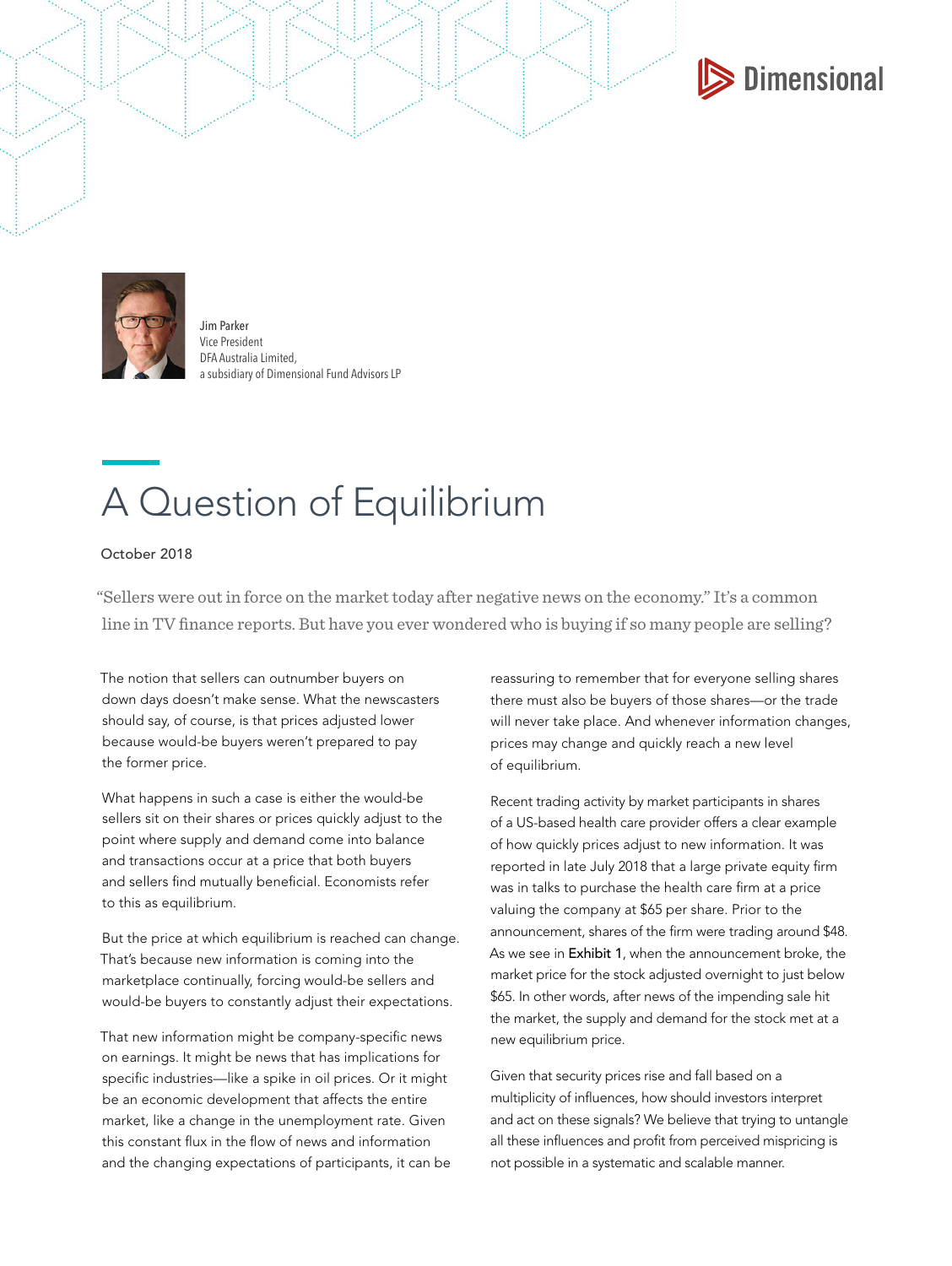

Exhibit 1: Price Movement and Daily Volume for Shares of US-Based Health Care Provider *July 5–August 7, 2018* 

An alternative approach is to start by accepting that prices are fair and reflect the collective expectations of market participants. While information frequently changes, this is quickly built into prices. Competition among buyers and sellers is such that it's not possible to consistently outguess the market.

The second step is to see that fairly priced securities can have different expected returns. And we can use market prices and security characteristics to identify those securities that offer higher expected returns.

The third step is to build highly diversified portfolios around these broad drivers of return, while implementing efficiently and managing the cost of buying and selling securities.

The final step is to apply discipline and rebalance your portfolio to either stay within your chosen risk parameters or to adjust for changes in circumstances.

Ultimately, the market is like a giant information processing machine. All the influences mentioned above are constantly being assessed by millions of participants, and prices adjust based on those collective expectations.

The returns we expect from investing do not necessarily show up every day, every week, every month, or even every year. But the longer we stay invested, the more likely we are to capture them. So, rest assured that even when prices are falling, people are still buying. The market is doing its job, and we believe the rewards will be there if you remain disciplined.

*In USD. For illustrative purposes only. Stock price data as shown are official NASDAQ closing prices. Data provided by Bloomberg L.P. See end disclosures for additional important information.*